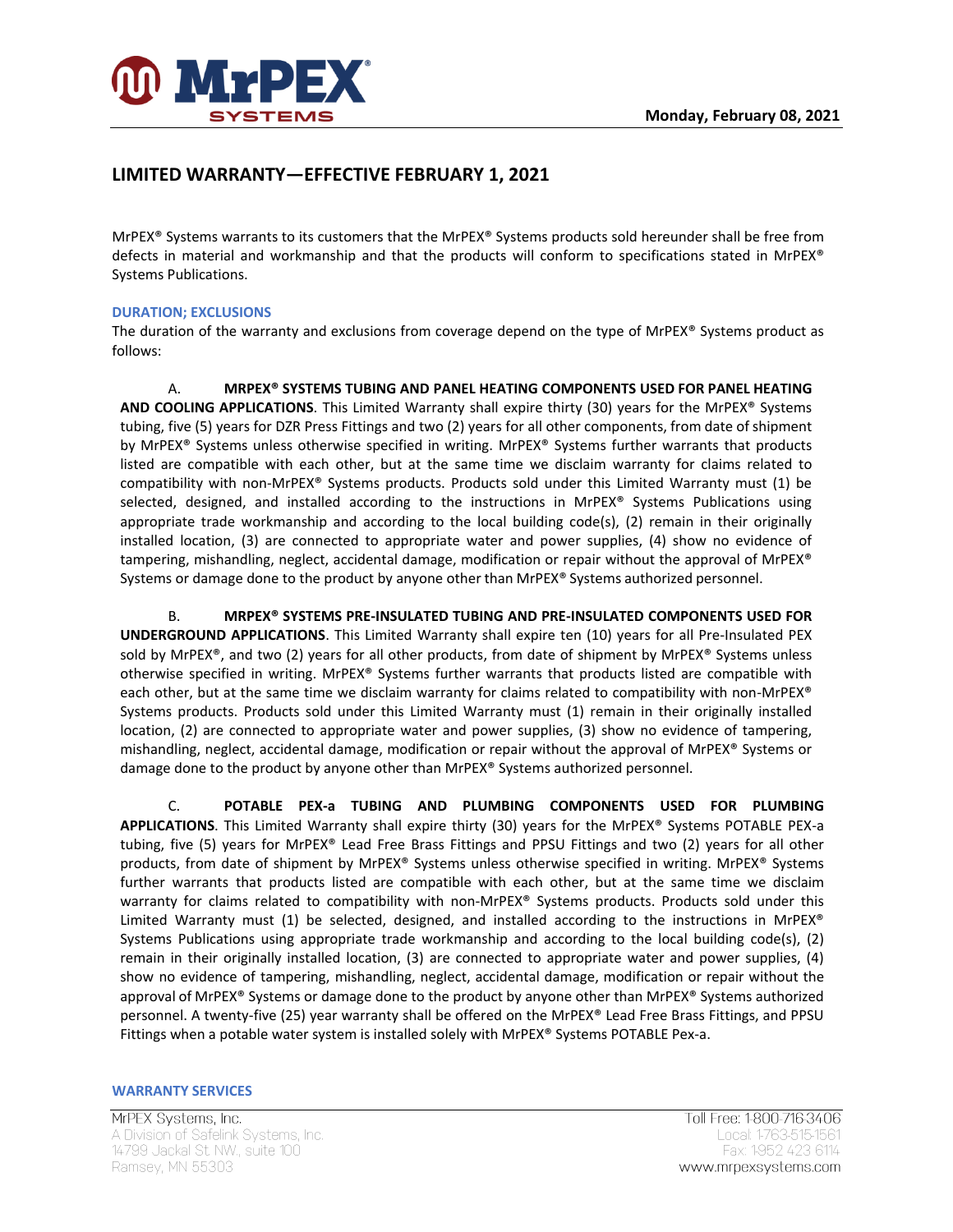

MrPEX® Systems' sole obligation hereunder shall be, at its option, to issue credit, repair or replace any product or part thereof which is proved to be other than as warranted. No allowance shall be made to customers for transportation or labor charges unless such charges are authorized in writing in advance by MrPEX® Systems. Any repairs without the express written consent of MrPEX® Systems, shall render this Limited Warranty invalid. Warranty claims must be received by MrPEX<sup>®</sup> Systems within the applicable warranty period and within thirty (30) days from the time when the cause for the claim occurred or was discovered. Upon receipt of prompt notice of a warranty claim, MrPEX® Systems shall have ten (10) business days in which to determine whether it acknowledges responsibility for any asserted defects in material or workmanship and the appropriate action to be taken.

## **DISCLAIMER OF WARRANTIES; LIMITATIONS PERIOD**

No other persons than MrPEX® Systems employees have any express or implied authority to bind MrPEX® Systems to any agreement or warranty of any kind without the express written consent of MrPEX® Systems. **MRPEX® SYSTEMS DISCLAIMS ANY WARRANTY NOT PROVIDED HEREIN WHICH, BUT FOR THIS PROVISION, MIGHT ARISE BY IMPLICATION, OPERATION OF LAW, CUSTOM OF TRADE, OR COURSE OF DEALING, INCLUDING THE IMPLIED WARRANTY OF MERCHANTABILITY, IMPLIED WARRANTY OF FITNESS FOR A PARTICULAR PURPOSE, AND IMPLIED WARRANTY OF HABITABILITY**. This disclaimer shall not apply for jurisdictions in which implied warranties may not be disclaimed.

If customer has a claim under this Limited Warranty (or under any implied warranties provided to customer by state law where such implied warranties cannot be disclaimed), customer shall not file a court action based on that claim any later than one (1) year after customer's claim accrues. This limitations period shall not apply for jurisdictions in which limitations periods may not be imposed.

## **LIMITATIONS OF LIABILITY**

**MrPEX® Systems SPECIFICALLY DISCLAIMS ANY LIABILITY FOR PROPERTY OR PERSONAL INJURY DAMAGES, SPECIAL OR PUNITIVE DAMAGES, CONSIQUENTIAL, INCIDENTAL, AND CONTINGENT DAMAGES, DAMAGES FOR LOST PROFITS OR REVENUES, DOWN TIME, SHUT DOWN OR SLOW DOWN COSTS, OR FOR ANY OTHER TYPES OF ECONOMIC LOSS, AND FOR CLAIMS OF BUYER'S CUSTOMERS OR ANY THIRD PARTY FOR ANY SUCH DAMAGES. MrPEX® Systems TOTAL LIABILITY ARISING IN CONNECTION WITH THE PRODUCT SHALL BE LIMITED TO THE VALUE OF THE PRODUCT SOLD TO CUSTOMER.**

Notwithstanding the foregoing limitations of liability, if MrPEX® Systems determines, in its sole discretion, that any damages to the real property in which a MrPEX® Systems product was installed proximately resulted from a design or manufacturing defect in a MrPEX® Systems product covered under this Limited Warranty, MrPEX® Systems may, in its sole discretion, reimburse customer for the reasonable costs of repairing or replacing such damaged real property. This discretionary reimbursement shall only apply to the material cost of repairing or replacing damaged flooring, drywall, paint, and framing. For purposes of clarity, MrPEX® Systems may, in its sole discretion, refuse to reimburse customer for such real property damage for any reason or no reason at all.